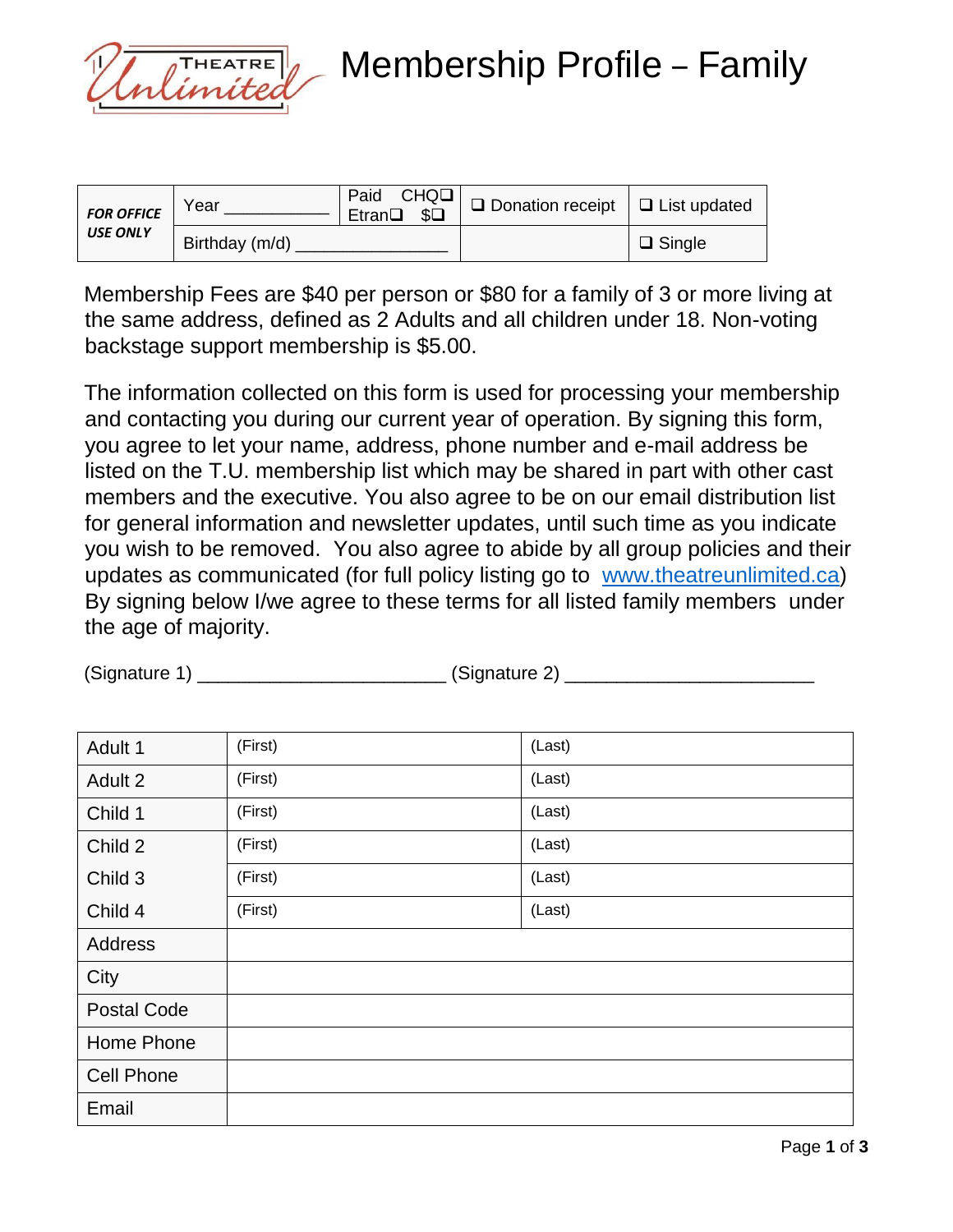

## Membership Profile

## *Performance membership requirements:*

All members are required to support the production by participating in one of the following behind-the-scenes activities. Please keep in mind that we require support in all of these areas and we require people with various levels of skill. This is an opportunity to expand your horizons. We will do our best to put you in your chosen area of interest. (Please indicate your area of interest in order of preference (1,2,3) – **minimum of 3 areas** must be indicated in order of preference:

| Set construction      | Set painting general | Set painting scenic      |
|-----------------------|----------------------|--------------------------|
|                       | Set dressing         |                          |
| Set dressing creation | gathering            | <b>Property creation</b> |
| Property gathering    | Costume creation     | Costume gathering        |
| Advertising           | Sponsorship          |                          |

The following roles are also required and can be fulfilled by a family member:

| □ Front of House |         | □ Light board Operation |        | $\square$ Back-stage crew |
|------------------|---------|-------------------------|--------|---------------------------|
| Name             | (First) |                         | (Last) |                           |
| <b>Address</b>   |         |                         |        |                           |
| City             |         |                         |        |                           |
| Postal           |         |                         |        |                           |
| Code             |         |                         |        |                           |
| Home             |         |                         |        |                           |
| Phone            |         |                         |        |                           |
| Cell             |         |                         |        |                           |
| Phone            |         |                         |        |                           |
| E-mail           |         |                         |        |                           |